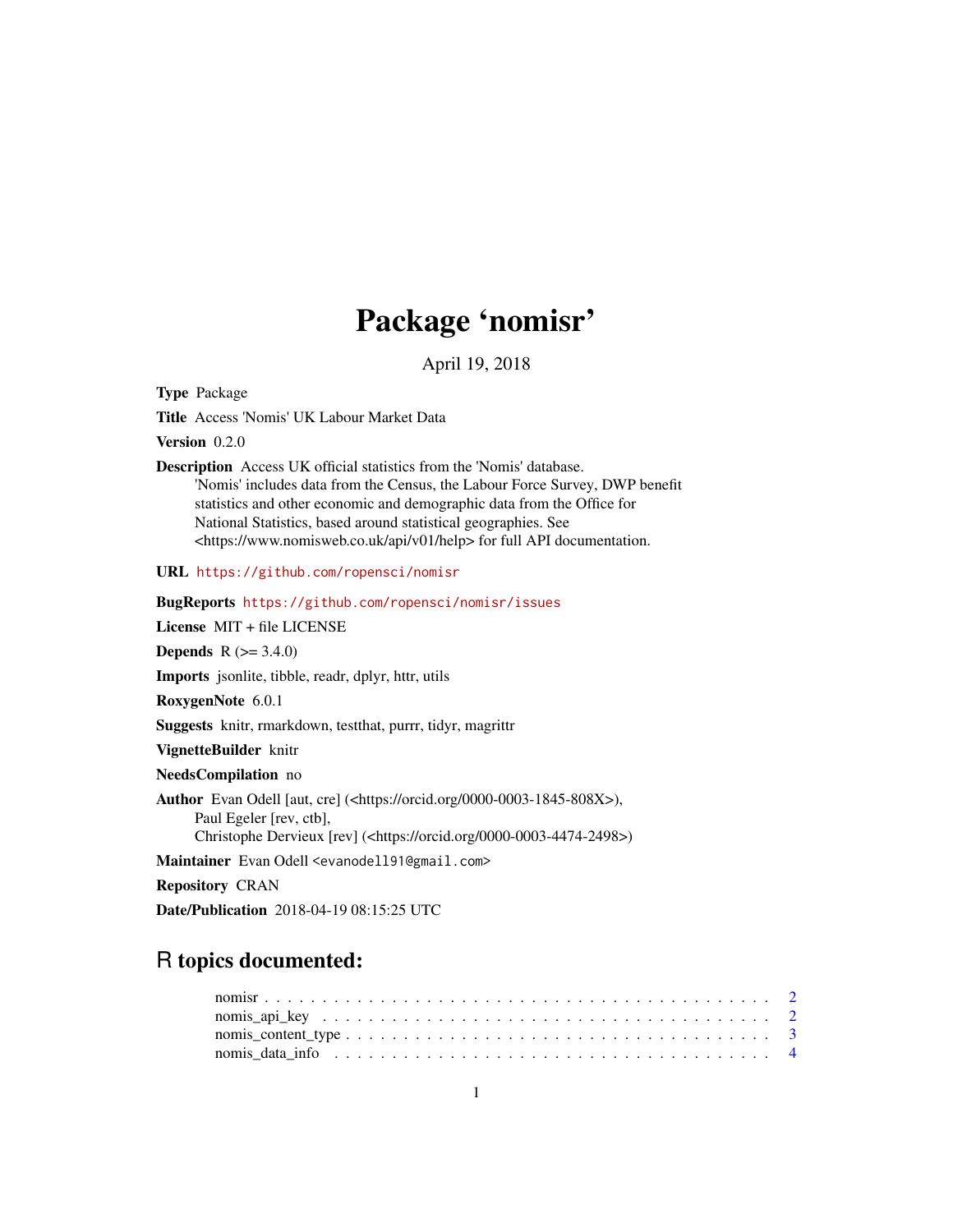<span id="page-1-0"></span>

| Index | $\overline{12}$ |  |
|-------|-----------------|--|

nomisr *nomisr: Access Nomis UK Labour Market Data with R*

#### Description

Access UK official statistics from the Nomis database through R. Nomis includes data from the Census, the Labour Force Survey, DWP benefit statistics and other economic and demographic data from the Office for National Statistics.

#### Details

The package provides functions to find what data is available, the variables and query options for different datasets and a function for downloading data.

The full API documentation is available at <https://www.nomisweb.co.uk/api/v01/help>

nomis\_api\_key *Nomis API Key*

#### Description

Assign or reassign API key for Nomis.

#### Usage

```
nomis_api_key(check_env = FALSE)
```
#### Arguments

check\_env If TRUE, will check the environment variable NOMIS\_API\_KEY first before asking for user input.

#### Details

The Nomis API has an optional key. Using the key means that 100,000 rows can be returned per call, which can speed up larger data requests and reduce the chances of being rate limited or having requests timing out.

By default, nomisr will look for the environment variable NOMIS\_API\_KEY when the package is loaded. If found, the API key will be stored in the session option nomisr.API.key. If you would like to reload the API key or would like to manually enter one in, this function may be used.

You can sign up for an API key [here.](https://www.nomisweb.co.uk/myaccount/userjoin.asp)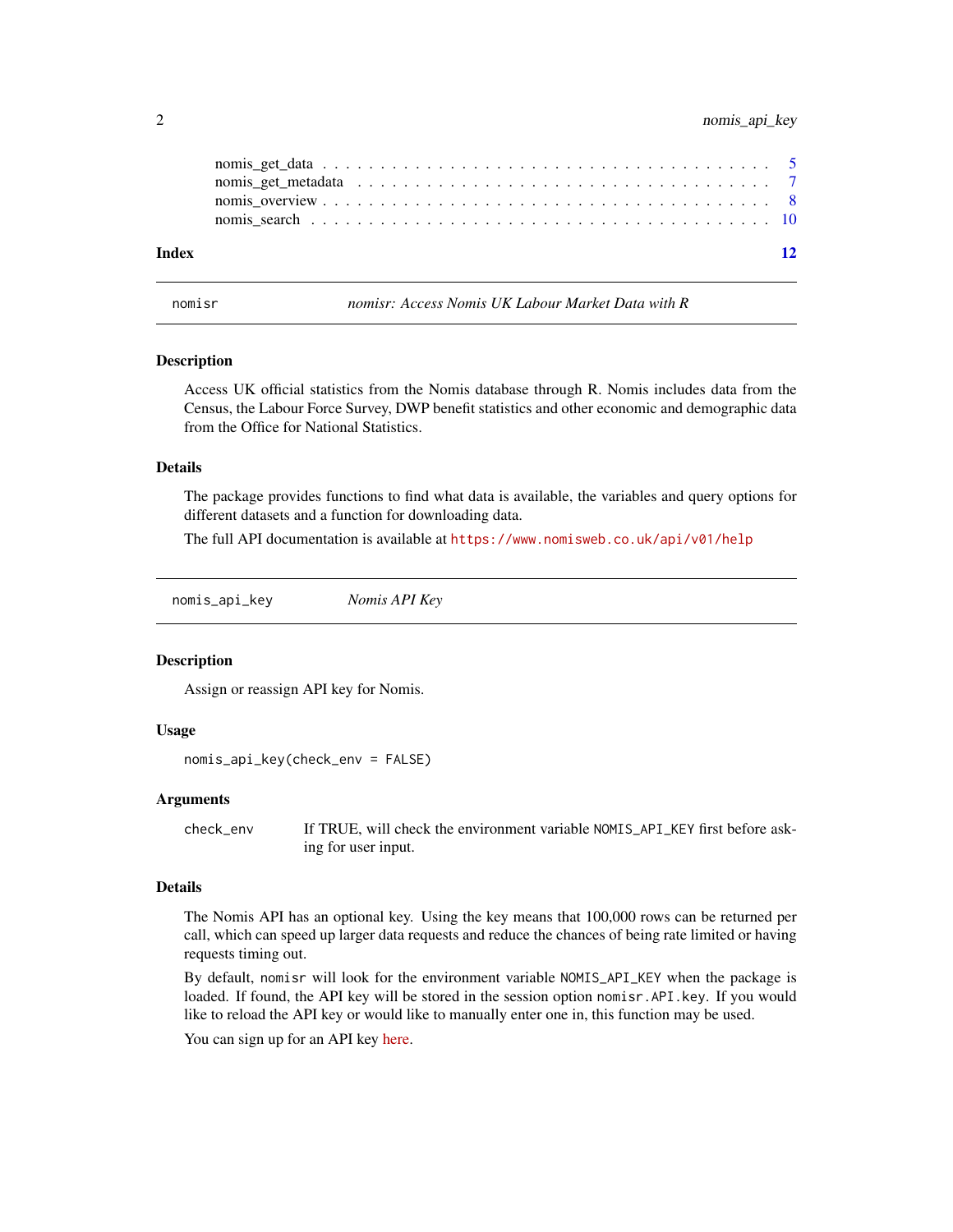#### <span id="page-2-1"></span><span id="page-2-0"></span>Description

Nomis content type metadata is included in annotation tags, in the form of contenttype/<contenttype> in the annotationtitle column in the annotations.annotation list-column returned from [nomis\\_data\\_info](#page-3-1). For example, the content types returned from dataset "NM\_1658\_1", using nomis\_data\_info("NM\_1658\_1"), are "geoglevel", "2001census" and "sources".

#### Usage

```
nomis_content_type(content_type, id = NULL)
```
#### Arguments

| content_type | A string with the content type to return metadata on. |
|--------------|-------------------------------------------------------|
| id           | A string with an optional content_type id.            |

#### Value

A tibble with metadata on a given content type.

#### See Also

[nomis\\_search](#page-9-1)

[nomis\\_data\\_info](#page-3-1)

#### Examples

```
a <- nomis_content_type("sources")
tibble::glimpse(a)
b <- nomis_content_type("sources", id = "census")
tibble::glimpse(b)
```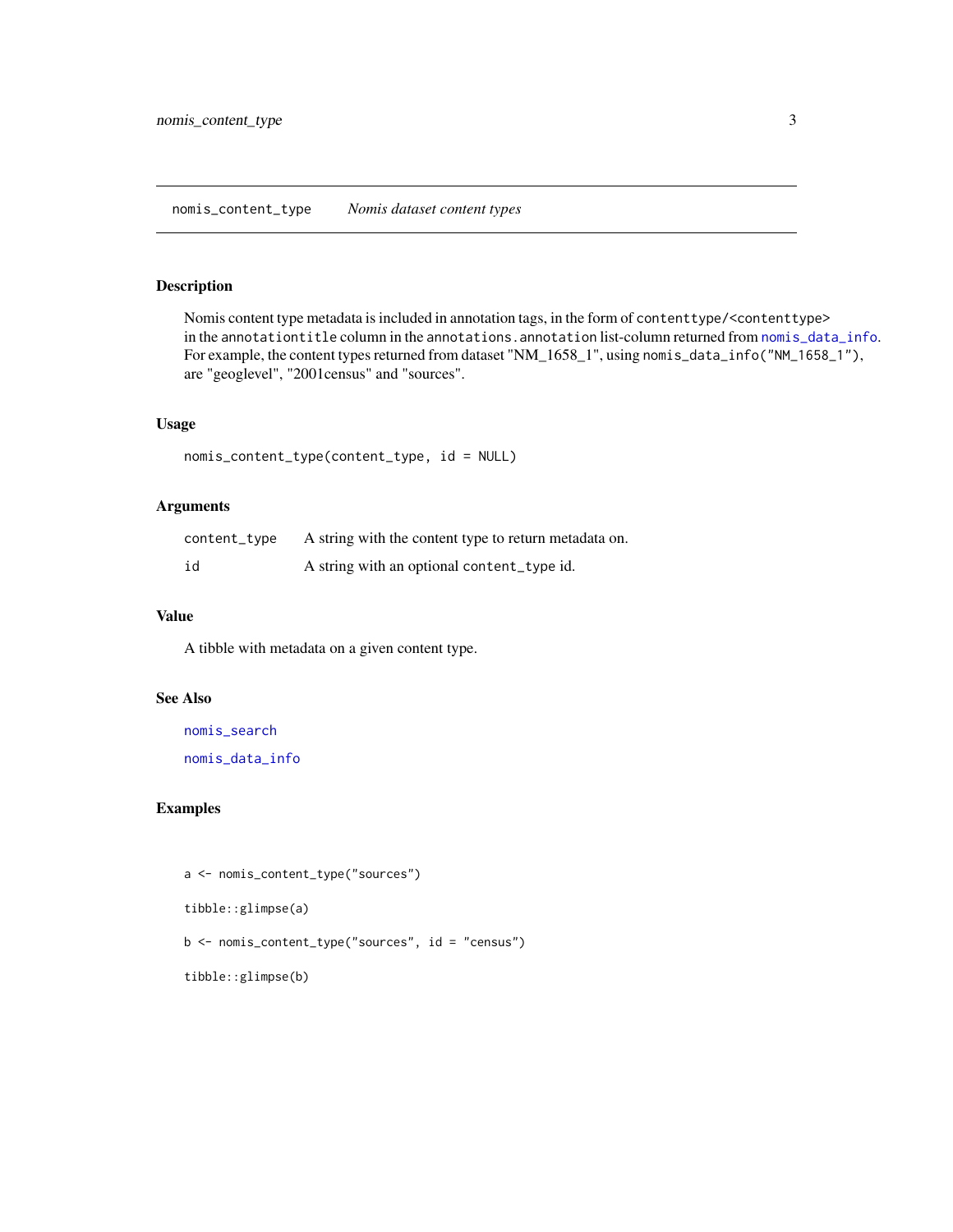<span id="page-3-1"></span><span id="page-3-0"></span>nomis\_data\_info *Nomis data structures*

## Description

Retrieve metadata on the structure and available variables for all available data sets or the information available in a specific dataset based on its ID.

#### Usage

nomis\_data\_info(id)

#### Arguments

id Dataset ID. If empty, returns data on all available datasets. If the ID of a dataset, returns metadata for that particular dataset.

#### Value

A tibble with all available datasets and their metadata.

#### See Also

[nomis\\_get\\_data](#page-4-1) [nomis\\_get\\_metadata](#page-6-1) [nomis\\_overview](#page-7-1)

## Examples

```
# Get info on all datasets
x <- nomis_data_info()
tibble::glimpse(x)
# Get info on a particular dataset
y <- nomis_data_info('NM_1658_1')
```
tibble::glimpse(y)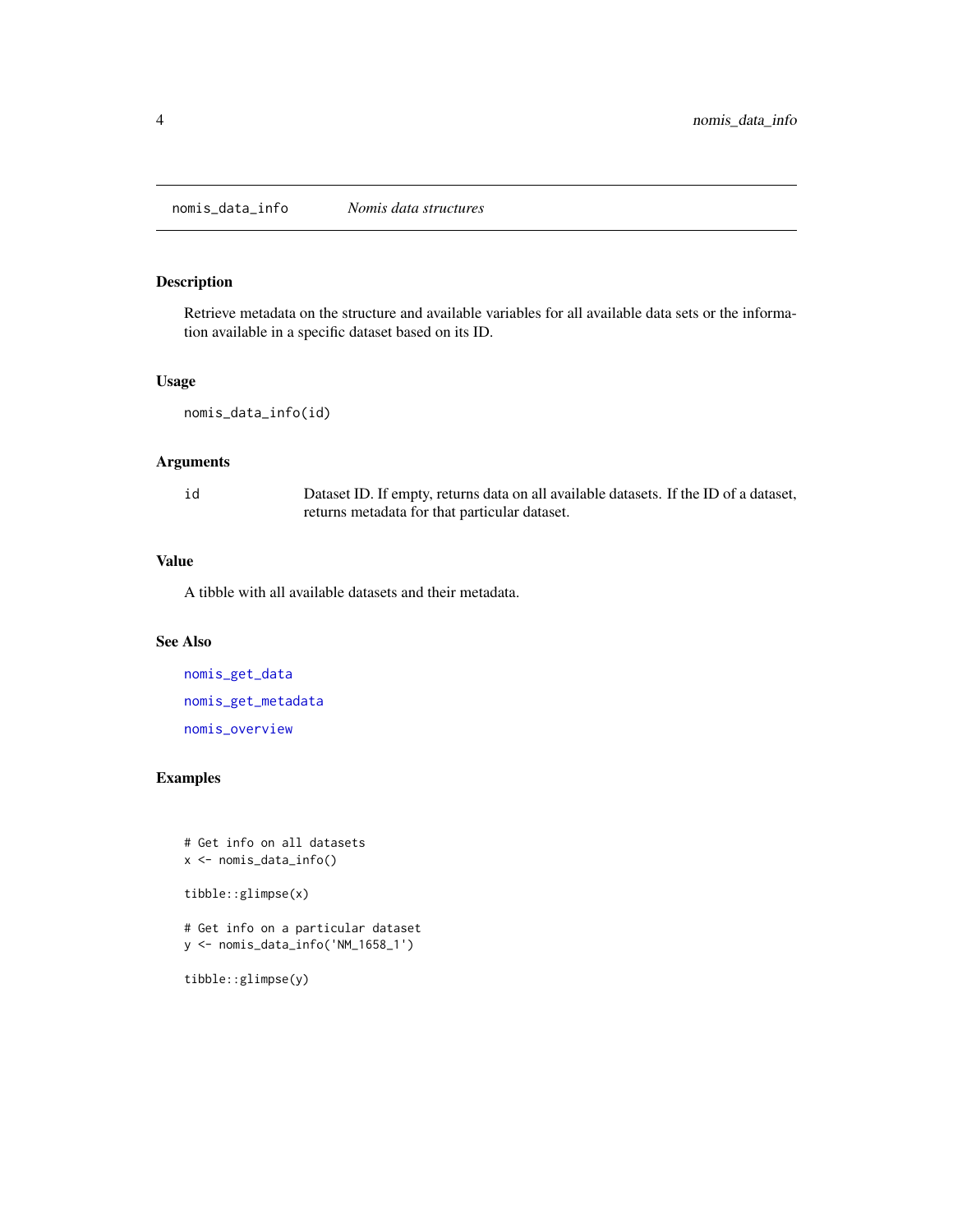#### <span id="page-4-1"></span><span id="page-4-0"></span>Description

Retrieves specific datasets from Nomis, based on their ID. To find dataset IDs, use [nomis\\_data\\_info](#page-3-1). Datasets are retrived in csv format and parsed with the read\_csv function from the readr package into a tibble, with all columns parsed as character columns.

To find the code options for a given dataset, use [nomis\\_get\\_metadata](#page-6-1).

This can be a slow process if querying significant amounts of data. Guest users are limited to 25,000 rows per query, although nomisr identifies queries that will return more than 25,000 rows, sending individual queries and combining the results of those queries into a single tibble.

Note the difference between the time and date parameters. The time and date parameters should not be used at the same time. If they are, the function will retrieve data based on the the date parameter. If given more than one query, time will return all data available between those queries, inclusively, while date will only return data for the exact queries specified. So time=c("first", "latest") will return all data, while date=c("first", "latest") will return only the first and latest data published.

#### Usage

```
nomis_get_data(id, time = NULL, date = NULL, geography = NULL,
 sex = NULL, measures = NULL, additional_queries = NULL,
  exclude_missing = FALSE, select = NULL)
```
#### Arguments

| id   | The ID of the dataset to retrieve.                                                                                                                                                                                                |
|------|-----------------------------------------------------------------------------------------------------------------------------------------------------------------------------------------------------------------------------------|
| time | Parameter for selecting dates and date ranges. There are two styles of values<br>that can be used to query time.                                                                                                                  |
|      | The first is one or more of "latest" (returns the latest available data), "previous"<br>(the date prior to "latest"), "prevyear" (the date one year prior to "latest")<br>or "first" (the oldest available data for the dataset). |
|      | The second style is to use or a specific date or multiple dates, in the style of<br>the time variable codelist, which can be found using the nomis_get_metadata<br>function.                                                      |
|      | Values for the time and date parameters should not be used at the same time.<br>If they are, the function will retrieve data based on the the date parameter.<br>Defaults to NULL.                                                |
| date | Parameter for selecting specific dates. There are two styles of values that can be<br>used to query time.                                                                                                                         |
|      | The first is one or more of "latest" (returns the latest available data), "previous"<br>(the date prior to "latest"), "prevyear" (the date one year prior to "latest")<br>or "first" (the oldest available data for the dataset). |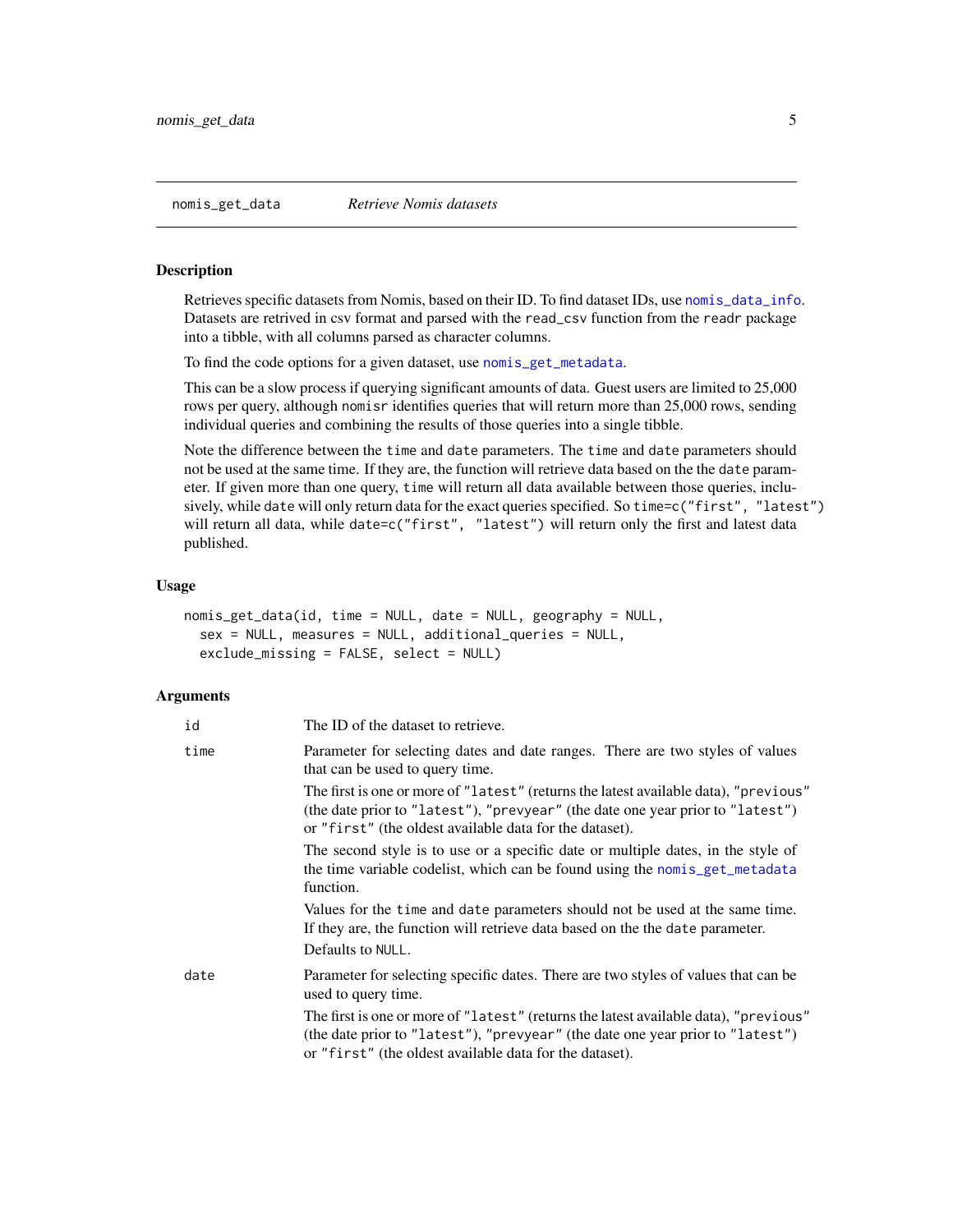<span id="page-5-0"></span>

|                    | The second style is to use or a specific date or multiple dates, in the style of<br>the time variable codelist, which can be found using the nomis_get_metadata<br>function.                                                                                                                                                                                                            |
|--------------------|-----------------------------------------------------------------------------------------------------------------------------------------------------------------------------------------------------------------------------------------------------------------------------------------------------------------------------------------------------------------------------------------|
|                    | Values for the time and date parameters should not be used at the same time.<br>If they are, the function will retrieve data based on the the date parameter.<br>Defaults to NULL.                                                                                                                                                                                                      |
| geography          | The code of the geographic area to return data for. If NULL, returns data for all<br>available geographic areas, subject to other parameters. Defaults to NULL. In the<br>rare instance that a geographic variable does not exist, if not NULL, the function<br>will return an error.                                                                                                   |
| sex                | The code for sexes included in the dataset. Accepts a string or number, or a<br>vector of strings or numbers. nomisr automatically voids any queries for sex if<br>it is not an available code in the requested dataset.                                                                                                                                                                |
|                    | There are two different codings used for sex, depending on the dataset. For<br>datasets using "SEX", 7 will return results for males and females, 6 only females<br>and 5 only males. Defaults to NULL, equivalent to $c(5, 6, 7)$ for datasets where<br>sex is an option. For datasets using "C_SEX", 0 will return results for males and<br>females, 1 only males and 2 only females. |
| measures           | The code for the statistical measure(s) to include in the data. Accepts a single<br>string or number, or a list of strings or numbers. If NULL, returns data for all<br>available statistical measures subject to other parameters. Defaults to NULL.                                                                                                                                   |
| additional_queries |                                                                                                                                                                                                                                                                                                                                                                                         |
|                    | Any other additional queries to pass to the API. See https://www.nomisweb.<br>co.uk/api/v01/help for instructions on query structure. Defaults to NULL.                                                                                                                                                                                                                                 |
| exclude_missing    |                                                                                                                                                                                                                                                                                                                                                                                         |
|                    | If TRUE, excludes all missing values. Defaults to FALSE.                                                                                                                                                                                                                                                                                                                                |
| select             | A character vector of one or more variables to select, excluding all others.<br>select is not case sensitive.                                                                                                                                                                                                                                                                           |

#### Value

A tibble containing the selected dataset. By default, all tibble columns are parsed as characters.

#### See Also

[nomis\\_data\\_info](#page-3-1) [nomis\\_get\\_metadata](#page-6-1)

#### Examples

```
# Return data for each country
jobseekers_country <- nomis_get_data(id="NM_1_1", time="latest",
                                     geography = "TYPE499",
                                     measures=c(20100, 20201), sex=5)
```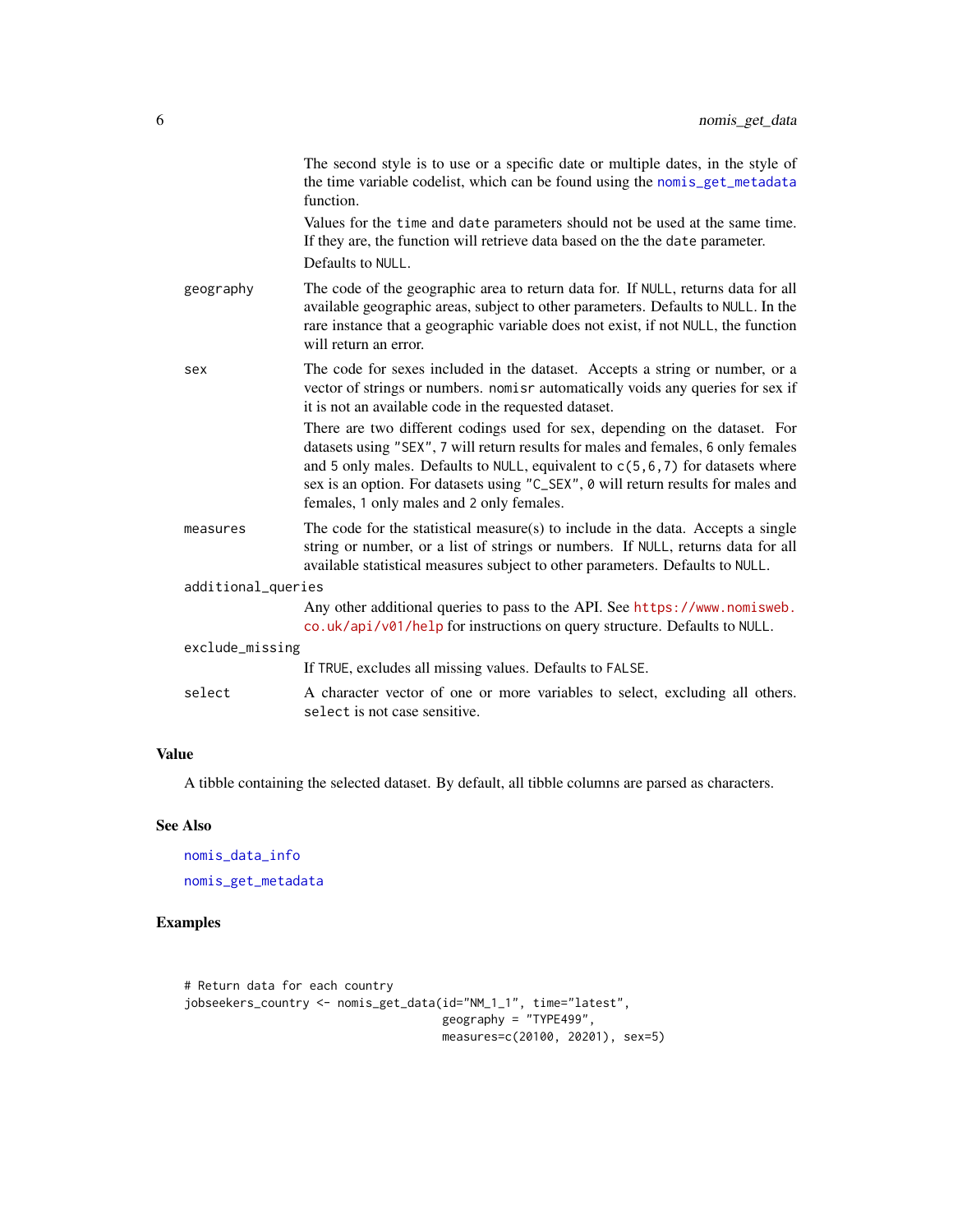```
tibble::glimpse(jobseekers_country)
# Return data for Wigan
jobseekers_wigan <- nomis_get_data(id="NM_1_1", time="latest",
                                   geography = "1879048226",
                                   measures=c(20100, 20201), sex="5")
tibble::glimpse(jobseekers_wigan)
# annual population survey - regional - employment by occupation
emp_by_occupation <- nomis_get_data(id="NM_168_1", time="latest",
                                    geography = "2013265925", sex="0",
                                    select = c("geography_code",
                                    "C_OCCPUK11H_0_NAME", "obs_vAlUE"))
```
tibble::glimpse(emp\_by\_occupation)

<span id="page-6-1"></span>nomis\_get\_metadata *Nomis metadata concepts and types*

#### Description

Retrieve all concept code options of all Nomis datasets, concept code options for a given dataset, or the all the options for a given concept variable from a particular dataset. Specifying concept will return all the options for a given variable in a particular dataset.

If looking for a more detailed overview of all available metadata for a given dataset, see [nomis\\_overview](#page-7-1).

#### Usage

```
nomis_get_metadata(id, concept = NULL, type = NULL, search = NULL,
  additional_queries = NULL)
```
#### **Arguments**

| id                 | The ID of the particular dataset. Returns no data if not specified.                                                                                                                                         |
|--------------------|-------------------------------------------------------------------------------------------------------------------------------------------------------------------------------------------------------------|
| concept            | A string with the variable concept to return options for. If left empty, returns<br>all the variables for the dataset specified by id. Codes are not case sensitive.<br>Defaults to NULL.                   |
| type               | A string with options for a particular code value, to return types of variables<br>available for a given code. Defaults to NULL. If concept $==$ NULL, type will be<br>ignored.                             |
| search             | A string or character vector of strings to search for in the metadata. Defaults<br>to NULL. As in nomis_search, the wildcard character * can be added to the<br>beginning and/or end of each search string. |
| additional_queries |                                                                                                                                                                                                             |
|                    | Any other additional queries to pass to the API. See https://www.nomisweb.<br>co.uk/api/v01/help for instructions on query structure. Defaults to NULL.                                                     |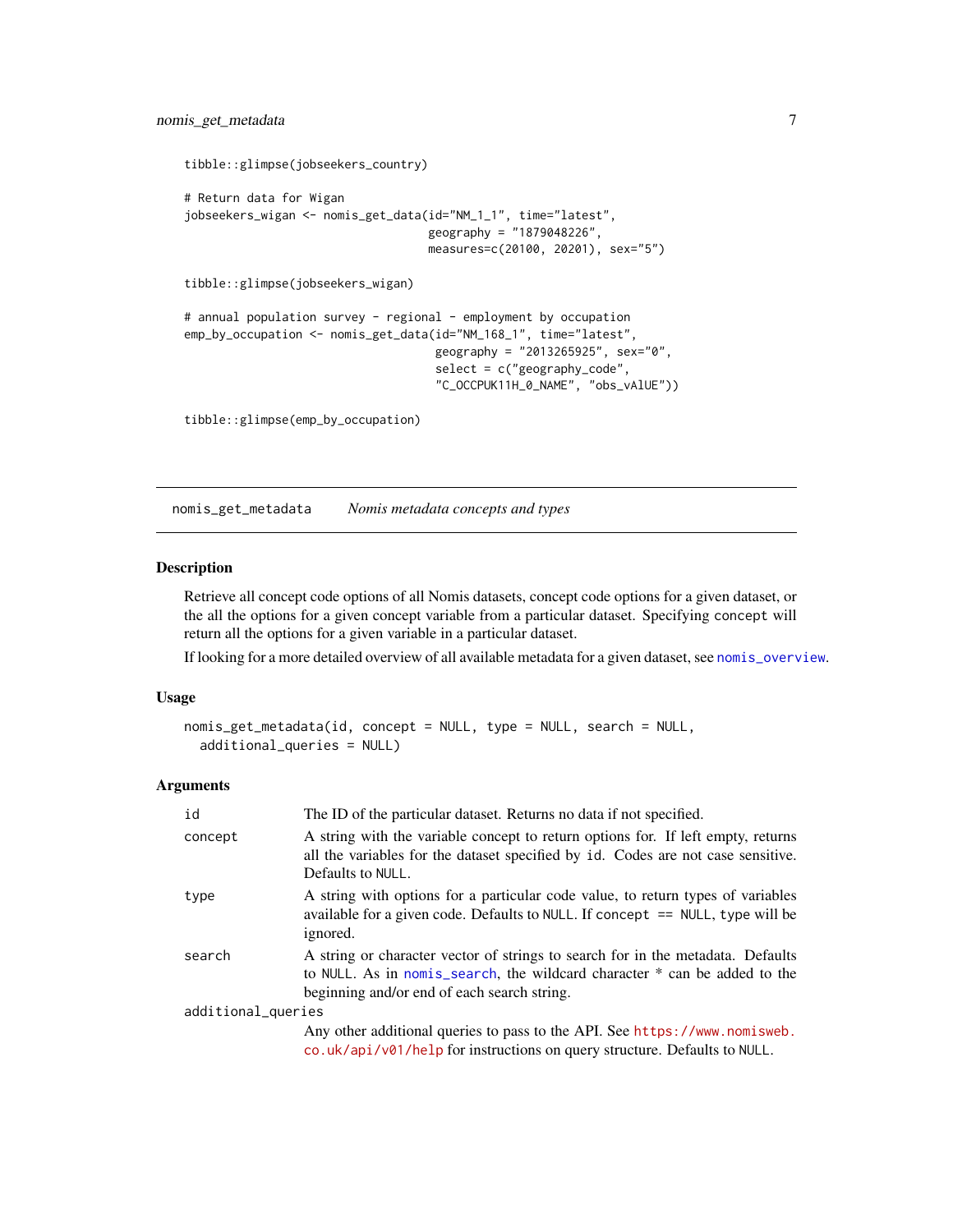#### <span id="page-7-0"></span>Value

A tibble with options.

#### See Also

[nomis\\_data\\_info](#page-3-1) [nomis\\_get\\_data](#page-4-1) [nomis\\_overview](#page-7-1)

#### Examples

```
a <- nomis_get_metadata('NM_1_1')
tibble::glimpse(a)
b <- nomis_get_metadata('NM_1_1', 'geography')
tibble::glimpse(b)
# returns all types of geography
c <- nomis_get_metadata('NM_1_1', 'geography', 'TYPE')
tibble::glimpse(c)
# returns geography types available within Wigan
d <- nomis_get_metadata('NM_1_1', 'geography', '1879048226')
tibble::glimpse(d)
e <- nomis_get_metadata('NM_1_1', 'item',
                        additional_queries = "?geography=1879048226&sex=5")
tibble::glimpse(e)
f <- nomis_get_metadata('NM_1_1', 'item', search = "*married*")
tibble::glimpse(f)
```
<span id="page-7-1"></span>nomis\_overview *Nomis dataset overview*

#### Description

Returns an overview of available metadata for a given dataset.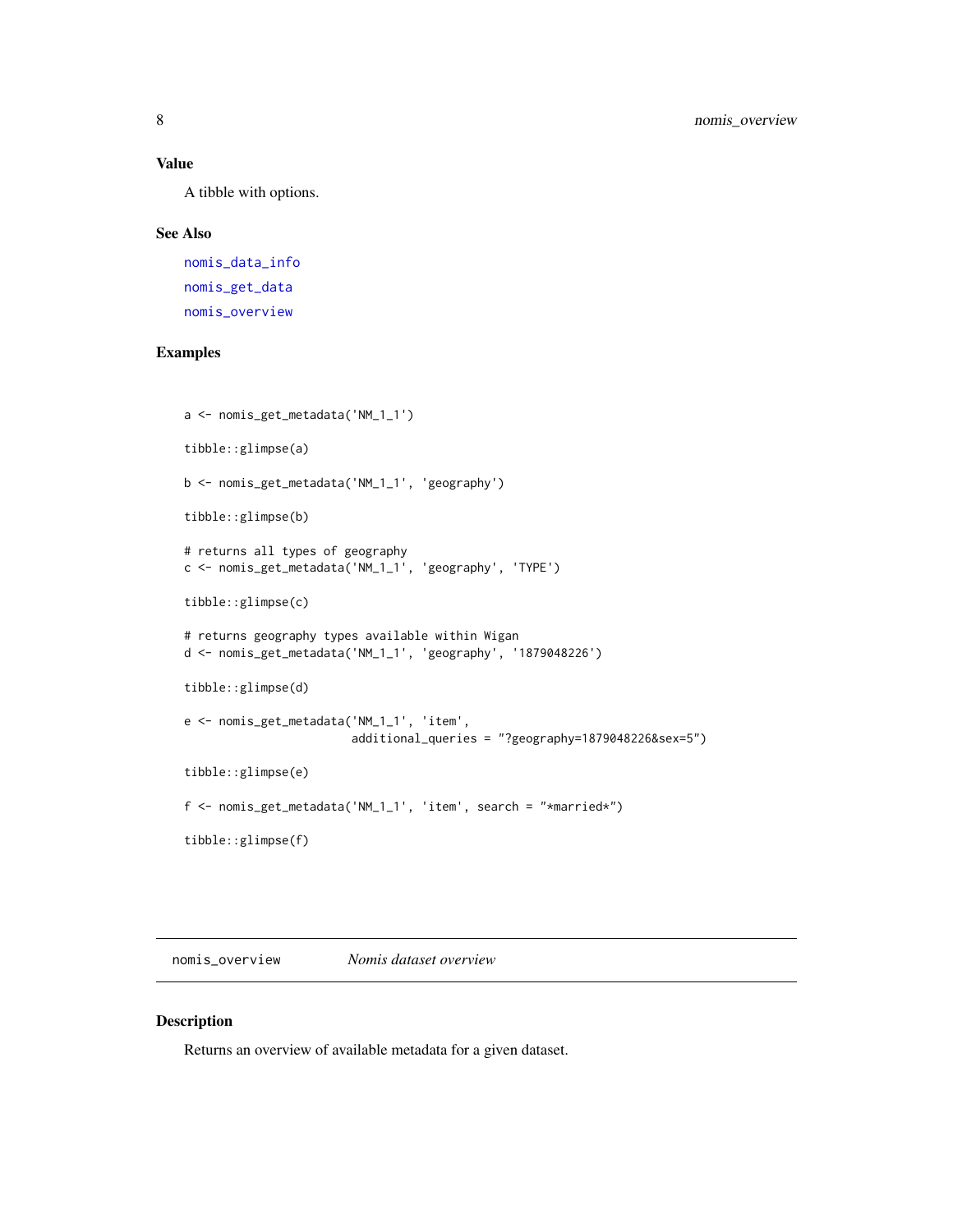#### nomis\_overview 9

#### Usage

nomis\_overview(id, select = NULL)

#### Arguments

| id     | The ID of the particular dataset. Returns no data if not specified.                                                                                               |
|--------|-------------------------------------------------------------------------------------------------------------------------------------------------------------------|
| select | A string or character vector of one or more overview parts to select, excluding<br>all others, select is not case sensitive. The options for select are described |
|        | below, and are taken from the Nomis API help page.                                                                                                                |

#### Value

A tibble with two columns, one a character vector with the name of the metadata category, and the other a list column of values for each category.

#### Overview part options

- DatasetInfo General dataset information such as name, description, sub-description, mnemonic, restricted access and status
- Coverage Shows the geographic coverage of the main geography dimension in this dataset (e.g. United Kingdom, England and Wales etc.)

Keywords The keywords allocated to the dataset

Units The units of measure supported by the dataset

ContentTypes The classifications allocated to this dataset

DateMetadata Information about the first release, last update and next update

Contact Details for the point of contact for this dataset

Analyses Show the available analysis breakdowns of this dataset

Dimensions Individual dimension information (e.g. sex, geography, date, etc.)

- **Dimension-concept** Allows a specific dimension to be selected (e.g. dimension-geography would allow information about geography dimension). This is not used if "Dimensions" is specified too.
- Codes Full list of selectable codes, excluding Geography, which as a list of Types instead. (Requires "Dimensions" to be selected too)
- Codes-concept Full list of selectable codes for a specific dimension, excluding Geography, which as a list of Types instead. This is not used if "Codes" is specified too (Requires "Dimensions" or equivalent to be selected too)
- DimensionMetadata Any available metadata attached at the dimensional level (Requires "Dimensions" or equivalent to be selected too)
- Make Information about whether user defined codes can be created with the MAKE parameter when querying data (Requires "Dimensions" or equivalent to be selected too)

DatasetMetadata Metadata attached at the dataset level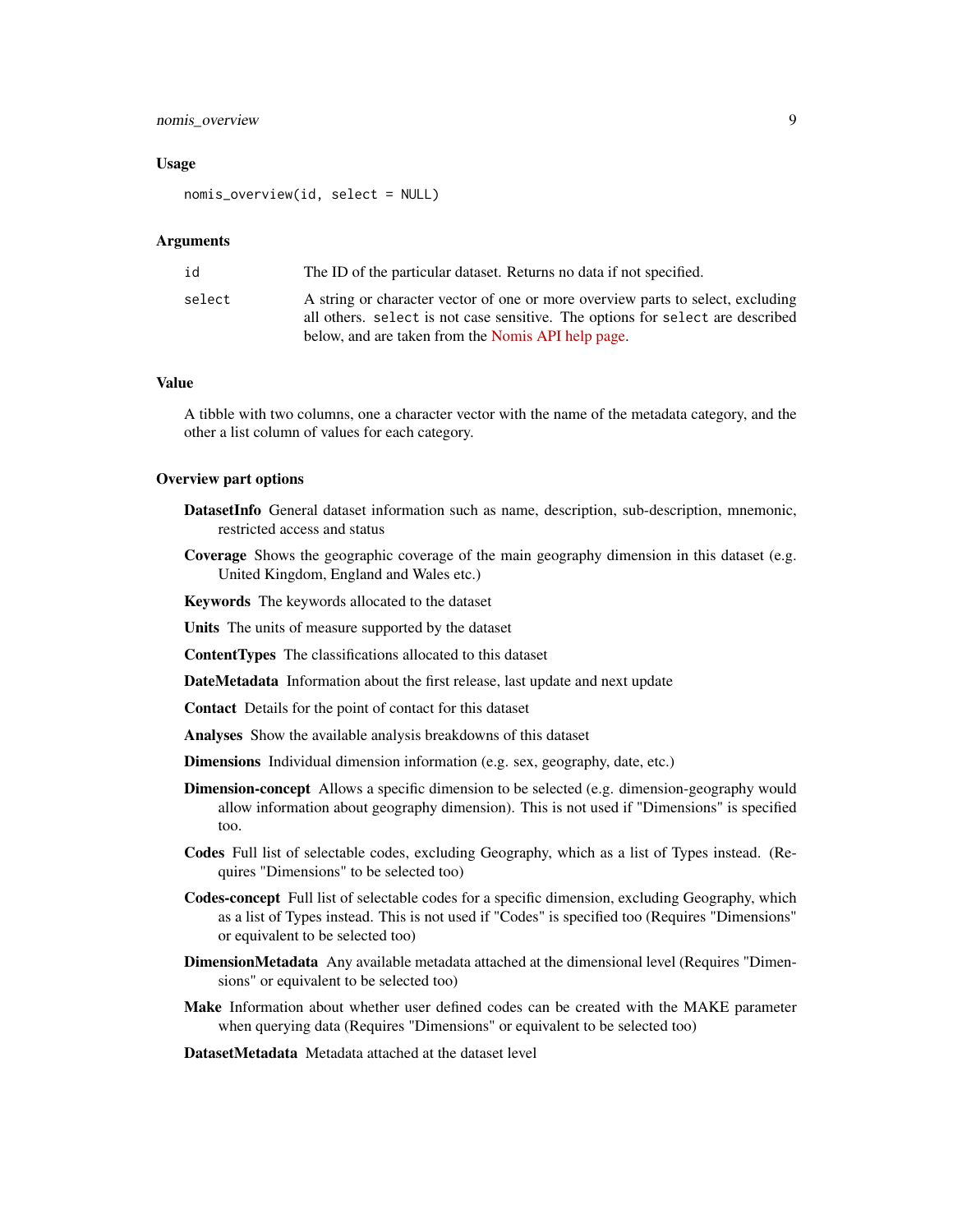#### See Also

[nomis\\_data\\_info](#page-3-1) [nomis\\_get\\_metadata](#page-6-1)

#### Examples

library(dplyr)

```
q <- nomis_overview("NM_1650_1")
q %>% tidyr::unnest(name) %>% glimpse()
s <- nomis_overview("NM_1650_1", select = c("Units", "Keywords"))
s %>% tidyr::unnest(name) %>% glimpse()
```
<span id="page-9-1"></span>nomis\_search *Search Nomis datasets*

#### Description

A function to search for datasets on given topics. In the case of multiple search parameters, returns metadata on all datasets matching one or more of the parameters. The wildcard character \* can be added to the beginning and/or end of each search string.

#### Usage

```
nomis_search(name = NULL, description = NULL, keywords = NULL,
 content_type = NULL, units = NULL)
```
#### Arguments

| name         | A string or character vector of strings to search for in available dataset names.<br>Defaults to NULL.                                                                                                                                |
|--------------|---------------------------------------------------------------------------------------------------------------------------------------------------------------------------------------------------------------------------------------|
| description  | A string or character vector of strings to search for in available dataset descrip-<br>tions. Note that description looks for complete matches, so wildcards should<br>be used at the start and end of each string. Defaults to NULL. |
| keywords     | A string or character vector of strings to search for in available dataset keywords.<br>Defaults to NULL.                                                                                                                             |
| content_type | A string or character vector of strings to search for in available dataset content<br>types. content_type can include an optional ID for that content type. Defaults<br>to NULL.                                                      |
| units        | A string or character vector of strings to search for in available dataset units.<br>Defaults to NULL.                                                                                                                                |

<span id="page-9-0"></span>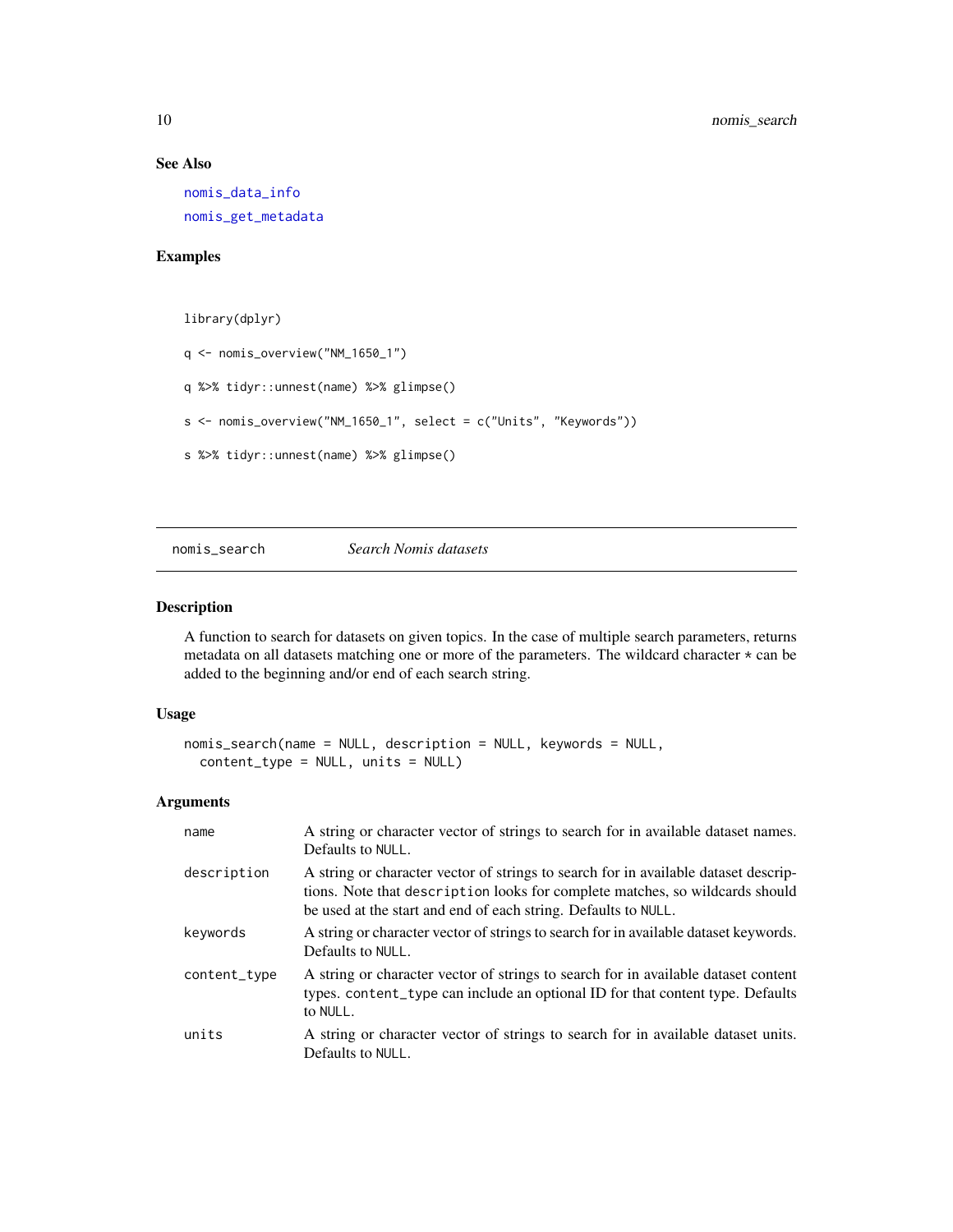<span id="page-10-0"></span>nomis\_search 11

#### Value

A tibble with details on all datasets matching the search query.

#### See Also

[nomis\\_content\\_type](#page-2-1)

#### Examples

```
x <- nomis_search(name = '*seekers*')
y <- nomis_search(keywords = 'Claimants')
# Return metadata of all datasets with content_type "sources".
a <- nomis_search(content_type = "sources")
# Return metadata of all datasets with content_type "sources" and
# source ID "acses"
b <- nomis_search(content_type = "sources-acses")
```